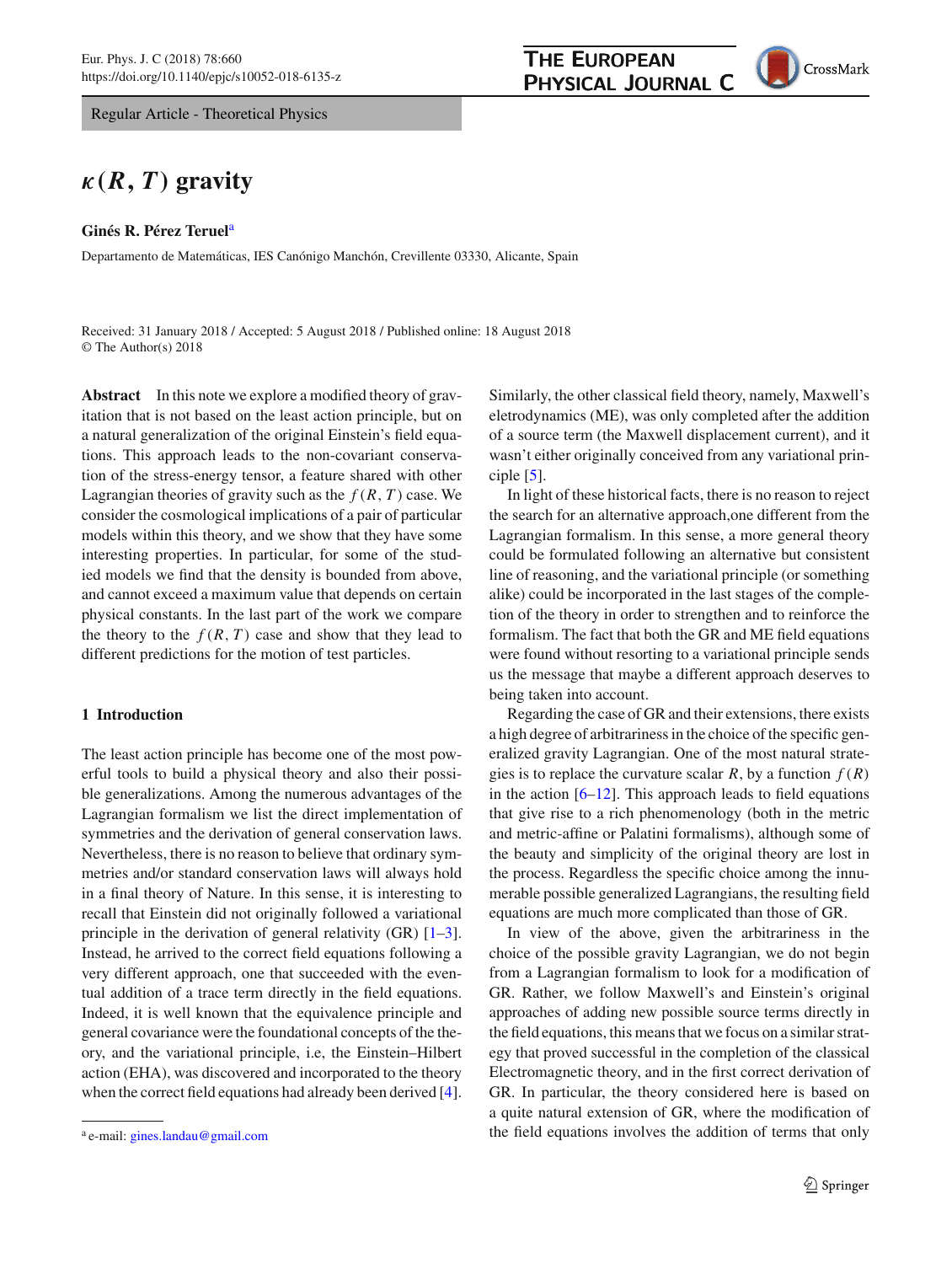include the curvature scalar and the trace of the stress-energy tensor. Therefore, in vacuum the field equations boil down to those of GR, but in presence of matter there can be significant departures, in particular the stress-energy tensor will not be covariantly conserved in the general case. There are several examples in the literature of gravitational theories of this kind. An example is Rastall's gravitational theory [\[13](#page-8-6)[,14](#page-8-7)], which is also non-conservative since the divergence of  $T_{\mu\nu}$ does not vanish in general. Another more recent example is given by the so-called  $f(R, T)$  modified theories of gravity  $[15,19-22]$  $[15,19-22]$  $[15,19-22]$  $[15,19-22]$ . We should mention that this note presents an study of a modified theory of gravity at a preliminary level, it is a first step in a different direction than that adopted by the usual modified gravity theories, and further investigations are required to discuss in more detail some important aspects that are addressed in this work. It is becoming increasingly clear that quantum field theories without a traditional Lagrangian description are important and even populate much of the QFT landscape. They also offer new opportunities in the search for new type of 4-manifold invariants [\[23,](#page-8-11)[24\]](#page-8-12). This fact represents another good motivation to explore here an example of a Non-Lagrangian modified gravitational theory.

#### **2 Definitions and field equations**

Our framework is based on the following field equations

$$
R_{\mu\nu} - \frac{1}{2} R g_{\mu\nu} - \Lambda g_{\mu\nu} = \kappa(R, T) T_{\mu\nu}
$$
 (1)

where  $R_{\mu\nu}$  is the Ricci tensor,  $g_{\mu\nu}$  is the space-time metric,  $\Lambda$  is a cosmological constant,  $T_{\mu\nu}$  the stress-energy tensor of the matter sources, and  $\kappa(R, T)$  corresponds to the Einstein gravitational constant that we are promoting to the status of a function of the traces  $T \equiv g_{\mu\nu}T^{\mu\nu}$ , and  $R \equiv g_{\mu\nu}R^{\mu\nu}$ . The possible dependence of the gravitational constant  $\kappa$  on scalars means that we explore the possibility of a running gravitational constant, i.e. we generalize the original Einstein's gravitational constant, but not at the level of an action functional. A varying gravitational constant in the action leads to a Brans-Dicke type theory [\[25](#page-8-13)[–27](#page-9-0)], with quite different field equations from  $(1)$ . The field equations  $(1)$  imply the noncovariant conservation of  $T_{\mu\nu}$ . Indeed, since the left hand side of these equations is divergence-free, we have

$$
\nabla^{\nu}\Big(\kappa(R,T)T_{\mu\nu}\Big) = 0\tag{2}
$$

<span id="page-1-2"></span>Then, the non-conservation of the  $T_{\mu\nu}$  can be expressed as

$$
\nabla^{\nu}T_{\mu\nu} = -\frac{\nabla^{\nu}\kappa(R,T)}{\kappa(R,T)}T_{\mu\nu}
$$
\n(3)

In what follows, some cosmological implications (homogeneous and isotropic universe for a perfect fluid) of two particular cases are analyzed. The first model considered arises by setting,  $\kappa(T) = 8\pi G - \lambda T$ , and corresponds to a matter–matter coupling. The second model that will be studied is characterized by a gravitational "constant" that varies as  $\kappa'(R) = 8\pi G + \alpha R$ , which will provide a coupling between matter and curvature terms. We assume that the coupling constants  $\lambda$ ,  $\alpha$  are sufficiently small to be consistent with a small violation of the covariant conservation of the stress-energy tensor. Obviously, in the limit  $\lambda, \alpha \rightarrow 0$ , Einstein's GR is recovered.

2.1 Modified Friedmann equations for a general  $\kappa(R, T)$ model

If we consider an homogeneous and isotropic universe filled by a perfect fluid as the matter source, the stress-energy tensor will be

$$
T_{\mu\nu} = (p + \rho)u_{\mu}u_{\nu} - pg_{\mu\nu}
$$
\n<sup>(4)</sup>

where  $p$ ,  $\rho$ , and  $u_{\mu}$  are the pressure, the density and the macroscopic speed of the medium, respectively. On the other hand, the standard FLRW metric for modeling the assumed properties of such a universe leads to the line element

<span id="page-1-0"></span>
$$
ds^{2} = dt^{2} - a(t)^{2} \left( \frac{1}{1 - \frac{r^{2}}{K^{2}}} dr^{2} + r^{2} d\theta^{2} + r^{2} \sin^{2} \theta d\varphi^{2} \right)
$$
 (5)

With these ingredients, the two independent Modified Friedmann Equations (MFE) for a general  $\kappa(R, T)$  model are

$$
\left(\frac{\dot{a}(t)}{a(t)}\right)^2 + \frac{1}{K^2 a^2} - \frac{\Lambda}{3} = \frac{\kappa(R, T)}{3} \rho(t)
$$
 (6)

$$
\frac{\ddot{a}(t)}{a(t)} = \frac{\Lambda}{3} - \frac{\kappa(R, T)}{6} (3p(t) + \rho(t))
$$
\n(7)

Two independent models of the form  $\kappa(T)$  and  $\kappa(R)$  are analyzed in the next subsections.

## 2.2 Matter–matter coupling

Here we analyze the cosmological implications of the model,  $\kappa(T) = k - \lambda T$ , where  $k \equiv 8\pi G$  ( $c = 1$ ) and  $\lambda$  is a constant with the appropriate units. The reasons to choose a negative sign will be understood later on. Therefore, with such a choice for  $\kappa(R, T)$  the field equations [\(1\)](#page-1-0) acquire the form

<span id="page-1-1"></span>
$$
R_{\mu\nu} - \frac{1}{2} R g_{\mu\nu} - \Lambda g_{\mu\nu} = (8\pi G - \lambda T) T_{\mu\nu}
$$
\n(8)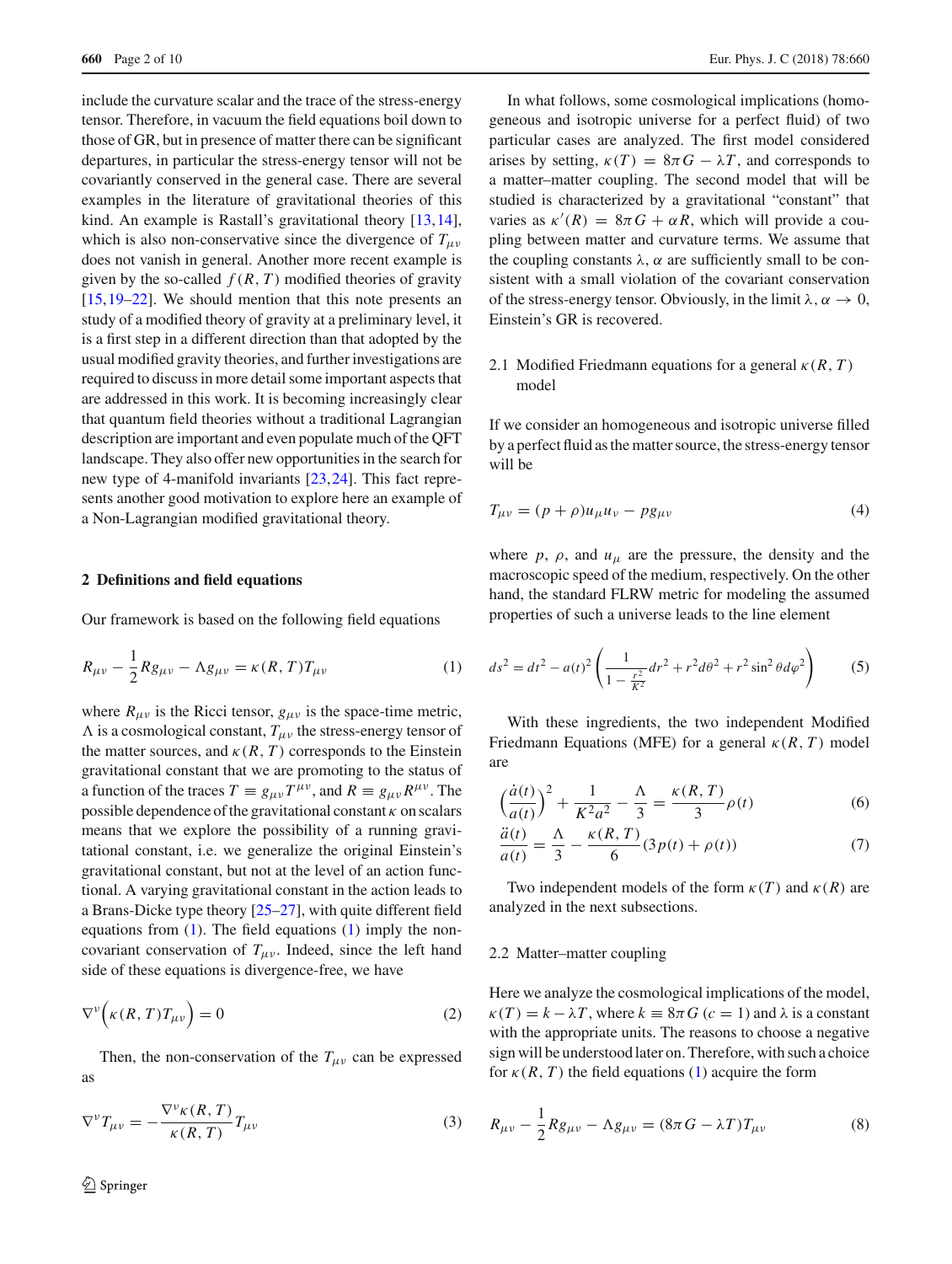The MFE that arise by solving the field equations are

$$
H^{2} = \frac{8\pi G}{3}\rho + \frac{\Lambda}{3} - \frac{1}{K^{2}a^{2}} - \frac{\lambda\rho}{3}(\rho - 3p)
$$
(9)

$$
\frac{\ddot{a}}{a} = -\frac{4\pi G}{3}(3p+\rho) + \frac{\Lambda}{3} + \frac{\lambda}{6}(\rho - 3p)(\rho + 3p) \quad (10)
$$

where,  $H = \dot{a}/a$ . In order to better understand the physical meaning of the MFE, and for the sake of simplicity it is convenient to make use of a equation of state of the type,  $p = w\rho$ . Then, for the flat case ( $K^{-1} = 0$ ), we can write

<span id="page-2-1"></span>
$$
H^{2} = \frac{8\pi G}{3}\rho + \frac{\Lambda}{3} - \frac{\lambda \rho^{2}}{3}(1 - 3w)
$$
 (11)

$$
\frac{\ddot{a}}{a} = -\frac{4\pi G}{3}\rho(3w+1) + \frac{\Lambda}{3} + \frac{\lambda}{6}\rho^2(1+3w)(1-3w)
$$
\n(12)

It is therefore clear that the new additional term introduced vanishes for  $w = 1/3$  (radiation-dominated universe). For  $w = -1/3$  it vanishes for the second equation as well. For a radiation-dominated universe, the traceless of the stressenergy tensor implies that the MFE collapse to the standard solution of GR with a cosmological constant. On the other hand, the contribution of the new term is proportional to  $\rho^2$ , for  $-1/3 < w < 1/3$  this quadratic term will be positive in the acceleration equation, and this means that at sufficiently high densities it could contribute to the cosmic speed-up. However, to explain the late-time acceleration (low densities) we unavoidably need the inclusion of a cosmological constant.

<span id="page-2-2"></span>The non-conservation of the stress-energy tensor implies a modification of the relativistic fluid equation characterized by

$$
\dot{\rho} + 3\frac{\dot{a}}{a}\rho(1+w)F(\rho) = 0
$$
\n(13)

The correction with respect to the GR case is represented by the presence of a certain function  $F(\rho)$  which is explicitly given by

$$
F(\rho) = \frac{1 - (1 - 3w)\frac{2\rho}{\rho_m}}{1 - (1 - 3w)\frac{\rho}{\rho_m}}
$$
(14)

where we have denoted a certain constant  $\rho_m$  with units of density as

$$
\rho_m = \frac{8\pi G}{\lambda} \tag{15}
$$

In Fig. [1,](#page-2-0) We plot the behavior of the correction factor *F* as function of  $\rho/\rho_m$ . Notice that when  $\rho \ll \rho_m$ , then,  $F(\rho) \simeq 1$  and we essentially recover the same fluid equation of GR. However, for ultra high-densities, namely,  $\rho \gg \rho_m$ ,





<span id="page-2-0"></span>**Fig. 1** Variation of  $F(\xi)$  as function of the dimensionless variable  $\xi = \frac{\rho}{\rho_m}$  for different values of the parameter w. The horizontal line corresponds to  $w = 1/3$ . At low densities  $F(\xi) \simeq 1$  and the RG behavior is recovered

 $F(\rho) \simeq 2$ . For such a regime, the relativistic fluid equation becomes

$$
\dot{\rho} + 6\frac{\dot{a}}{a}\rho \left(1 + w\right) = 0\tag{16}
$$

This implies that,  $\rho(t) \sim a(t)^{-6(1+w)}$  which suggests a much more rapid decrease of the density with the scale factor. However, the density cannot be arbitrarily large, and in general it will be of order  $\rho_m$ . This is due to the requirement  $H^2 \geq 0$  which imposes an upper bound for the density. Indeed, suppose that at sufficiently high densities we can neglect the contribution of the cosmological constant term compared to the other two in the first MFE. Then, reality of  $H^2$  requires

<span id="page-2-4"></span>
$$
\frac{8\pi G}{3}\rho \ge \frac{\lambda \rho^2}{3}(1-3w) \tag{17}
$$

<span id="page-2-3"></span>which implies

$$
\rho_{\max} \sim \frac{8\pi G}{\lambda(1-3w)} = \frac{\rho_m}{(1-3w)}\tag{18}
$$

For  $w \neq 1/3$ . Notice that for  $\rho = \rho_{\text{max}}$ ,  $H \sim \sqrt{\Lambda}$  and therefore the Hubble parameter behaves such as de Sitter vacuum solution. Finally, the choice of the negative sign in the function  $\kappa(T) = 8\pi G - \lambda T$  is due to very good reasons that turn out to be evident now. If we had chosen the positive sign, we would have that at high densities  $H^2 \sim \rho^2$ , which is worst in terms of divergences than the GR case [\[29\]](#page-9-1).

Field equations similar to  $(1)$ , or  $(11-12)$  in cosmology, could arise from Ricci and specially from generalized Ricci-Gauss-Bonnet holographic dark energy models, see for example Refs. [\[16](#page-8-14)[–18\]](#page-8-15).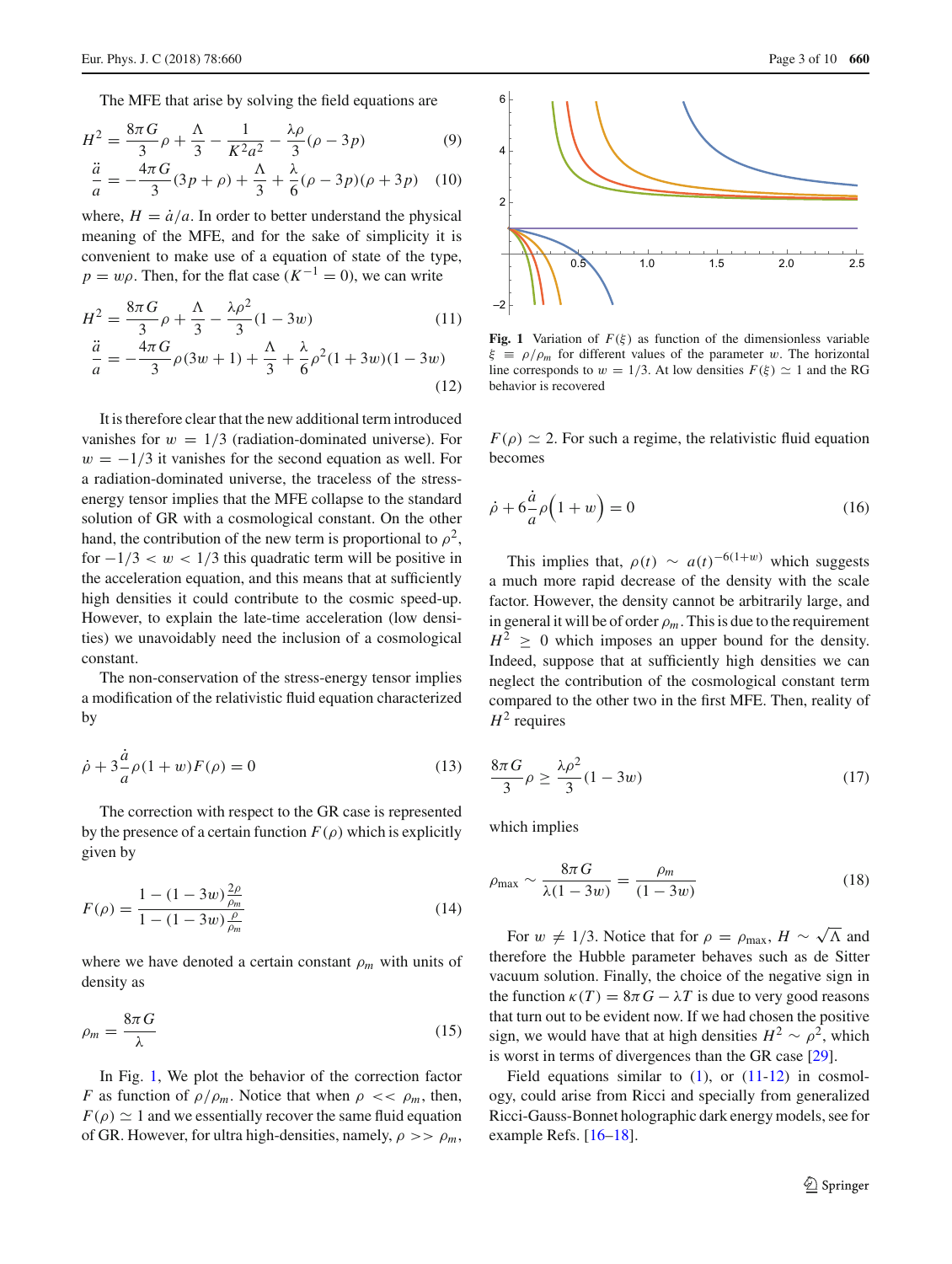#### *2.2.1 Dust solution*

Let us solve the equations for the simplest cosmological model, which is obtained by assuming a dust universe, where  $p = 0$ . The MFE for such a universe become

$$
H^2 = \frac{8\pi G}{3}\rho + \frac{\Lambda}{3} - \frac{\lambda}{3}\rho^2\tag{19}
$$

$$
\frac{\ddot{a}}{a} = -\frac{4\pi G}{3}\rho + \frac{\Lambda}{3} + \frac{\lambda}{6}\rho^2\tag{20}
$$

Using that  $\ddot{a}/a = \dot{H} + H^2$  and combining both equations we obtain

$$
\dot{H} + \frac{3}{2}H^2 = \frac{\Lambda}{2}
$$
\n(21)

These results mean that  $H(t)$  for dust evolves as in the GR case, and does not depend on the value of λ. For a matterdominated universe where we can neglect the contribution of the cosmological constant, we have  $H(t) = 2/3t$ ,  $a(t) =$  $t^{2/3}$ . Then, the dust solution shows that the  $\lambda$  parameter for this particular model has no effect in the expansion rate of the universe, which turns out to be identical to the GR case, and the main difference is the existence of a bound for the density, given by  $\rho_{\text{max}} = 8\pi G/3\lambda$ . On the other hand, the dust solution for the  $f(R, T)$  theory was studied in [\[15](#page-8-8)], where for a function of the form  $f(T) = \lambda T$  the Hubble parameter was found to be dependent on  $\lambda$  as

$$
H(t)_{f(R,T)} = \frac{2(8\pi + 3\lambda)}{3(8\pi + 2\lambda)}\frac{1}{t}
$$
 (22)

Therefore,  $H(t)$   $f > H(t)$ <sub>K</sub>, i.e, the Hubble parameter in the  $f(R, T)$  theory turns out to be a bit larger than the value of the Hubble parameter in  $\kappa(R, T)$  for a similar functional dependence on *T* . Nevertheless, the exact discrepancy with respect to the GR case is not clear since the authors do not constrain the value of  $\lambda$ .

On the other hand, to see how the density evolves with time for a dust universe in the  $\kappa(R, T)$  theory, we come back to the fluid equation [\(13\)](#page-2-2) which for dust ( $w = 0$ ) reduce to the expression

<span id="page-3-0"></span>
$$
\dot{\rho} + \frac{2\rho (1 - \frac{2\rho}{3\rho_{\text{max}}})}{t(1 - \frac{\rho}{3\rho_{\text{max}}})} = 0
$$
\n(23)

where we have employed the identity  $\rho_m = 3\rho_{\text{max}}$ . To solve this equation, first notice that

$$
\frac{1}{2} \le \frac{1 - \frac{2\rho}{3\rho_{\text{max}}}}{1 - \frac{\rho}{3\rho_{\text{max}}}} \le 1\tag{24}
$$

where the minimum value  $1/2$  of this function is reached for  $\rho = \rho_{\text{max}}$  and the maximum value is approached for  $\rho \ll \rho_{\text{max}}$ . Then, an acceptable solution can be provided if we set,  $\frac{1}{1-\frac{\rho}{3\rho_{\text{max}}}}$  $\frac{1-\frac{2\rho}{3\rho_{\text{max}}}}{1-\frac{\rho}{2\rho}} \simeq N$  where *N* is a number between  $1/2 \leq$  $N \leq 1$ . Assuming that the density obeys a relation of the type  $\rho = Ct^{\alpha}$ , where *C* is a constant, and substituting this in Eq. [\(23\)](#page-3-0), we obtain the condition  $\alpha + 2N = 0$ , which implies

$$
\rho(t) \simeq \frac{C}{t^{2N}} \quad 1/2 \le N \le 1 \tag{25}
$$

At low densities  $N \simeq 1$ , and for such a regime the density evolves with time as  $\rho \simeq C t^{-2}$ , like the standard dust solution of GR.

## *2.2.2 Stationary solutions and exponential expansion*

By setting  $H = H_0 = const.$  into Eq. [\(11\)](#page-2-1) and rearranging terms we find an algebraic quadratic equation for the density given by

$$
\rho^2 - \frac{8\pi G}{\lambda(1 - 3w)}\rho + \frac{1}{\lambda(1 - 3w)}(3H_0^2 - \Lambda) = 0 \tag{26}
$$

The solutions of this equation are

$$
\rho = \frac{\rho_{\text{max}}}{2} \pm \frac{1}{2} \sqrt{\rho_{\text{max}}^2 - \frac{4}{\lambda (1 - 3w)} (3H_0^2 - \Lambda)}
$$
(27)

where  $\rho_{\text{max}}$  is the maximum density deduced in the previous subsection. Therefore, for  $H_0 = \sqrt{\Lambda/3}$  we have  $\rho = 0$  which is the standard vacuum de Sitter solution, and  $\rho = \rho_{\text{max}}$ . Moreover, the difference,  $3H_0^2 - \Lambda$  is bounded from above. Indeed, we can rewrite the last equation in the form

$$
\rho = \frac{\rho_{\text{max}}}{2} \pm \frac{1}{2} \sqrt{\rho_{\text{max}} \left( \rho_{\text{max}} - \frac{1}{2\pi G} (3H_0^2 - \Lambda) \right)} \tag{28}
$$

Therefore,

$$
3H_0^2 - \Lambda \le 2\pi G\rho_{\text{max}} \tag{29}
$$

Another interesting feature of this model is the prediction of a specific value of the density (depending on  $\lambda$ ) for the exponential expansion governed by the cosmological constant, which will be exactly equal to  $\rho_{\text{max}}$ . Indeed, the acceleration Eq. [\(12\)](#page-2-1) reduces to  $\ddot{a}/a = \Lambda/3$  (which implies  $a(t) \sim \exp(\sqrt{\Lambda/3}t)$  for  $\rho_{\text{inf}} = 8\pi G/\lambda(1 - 3w) = \rho_{\text{max}}$ . Then, the inflation takes place when the density reaches the maximum value.

## 2.3 Matter–curvature coupling

Here we study cosmological solutions for the theory  $\kappa(R)$  =  $8\pi G + \alpha R$ , where *R* is the curvature scalar and  $\alpha$  a constant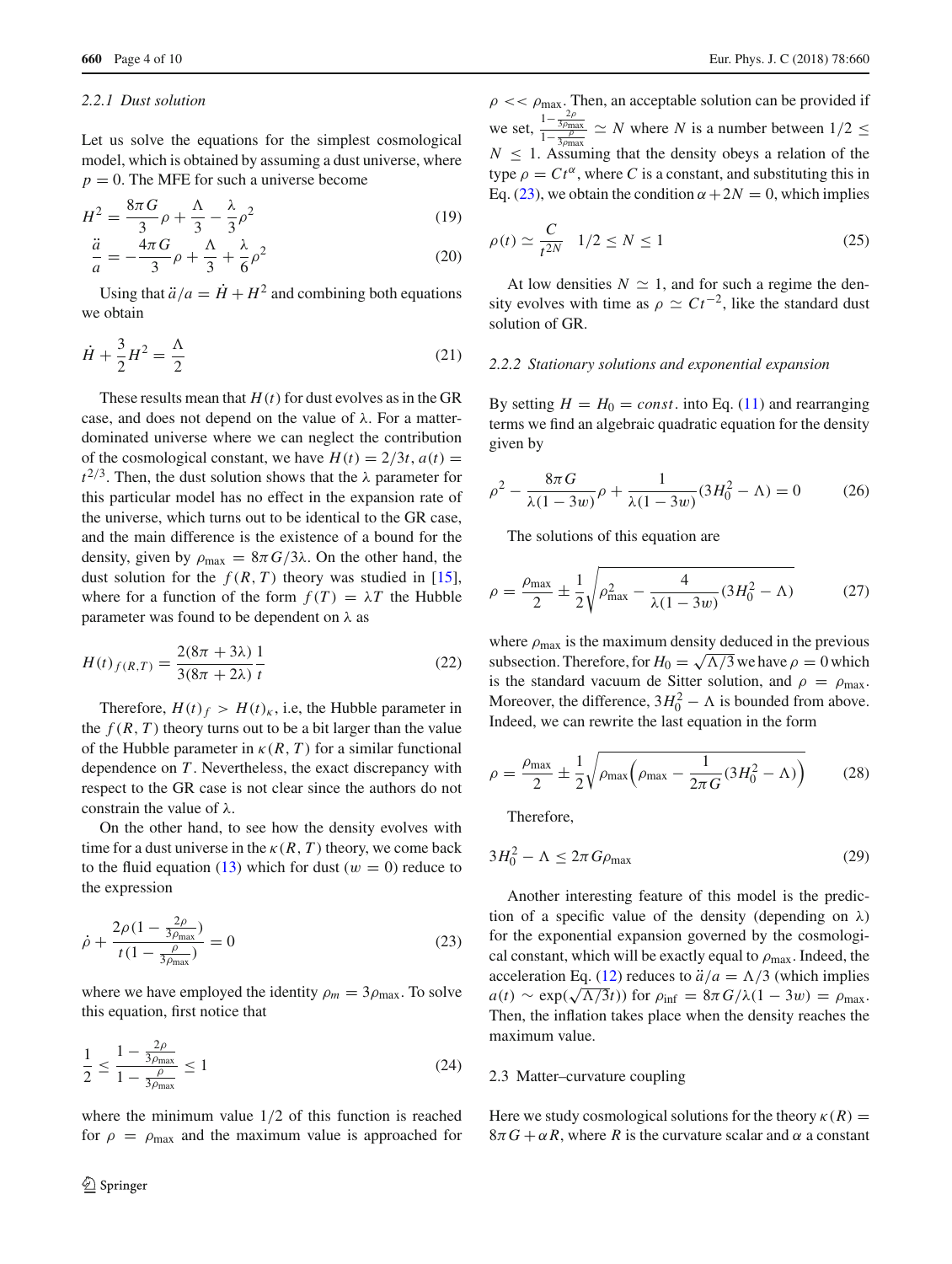with units of the inverse of the density. The field equations with such a choice for  $\kappa(R, T)$  are

$$
R_{\mu\nu} - \frac{1}{2} R g_{\mu\nu} - \Lambda g_{\mu\nu} = \left( 8\pi G + \alpha R \right) T_{\mu\nu} \tag{30}
$$

<span id="page-4-0"></span>With a bit of algebra, we find that the expansion rate equation for this model is given by

$$
H^{2} = \frac{8\pi G}{3} \rho \left( 1 - f(\rho)(1 - 3w) \right) + \frac{\Lambda}{3} \left( 1 - 4f(\rho) \right) - \frac{1}{K^{2} a^{2}}
$$
\n(31)

where  $H \equiv \dot{a}/a$ , and  $f(\rho)$  is a function of the density given by

$$
f(\rho) = \frac{\rho}{\rho_0} \left( \frac{1}{1 + (1 - 3w)\frac{\rho}{\rho_0}} \right)
$$
 (32)

The constant  $\rho_0$  is a certain density denoted by,  $\rho_0 = 1/\alpha$ . Since we expect  $\alpha$  to be very small,  $\rho_0$  will presumably take a very large value. For  $\rho \ll \rho_0$ ,  $f(\rho) \approx 0$  and we recover the result of GR for the expansion rate equation. At  $\rho = \rho_0$ , the function  $f(\rho)$  is always regular for all the physically acceptable values of  $w$ , and  $H^2$  is also regular as required. Indeed, we have that  $f(\rho_0) = 1/(2 - 3w)$  which is singular only if  $w = 2/3$ . The expansion rate parameter at  $\rho = \rho_0$ becomes

$$
H^{2} = 8\pi G\rho_{0}\left(\frac{1-2w}{2-3w}\right) + \frac{\Lambda}{3}\left(\frac{3w+2}{3w-2}\right) - \frac{1}{K^{2}a^{2}}\tag{33}
$$

It is important to note that this model also implies that in general there should exist bounds for the density, namely, the density cannot take an infinite value (with the exception of some particular case). Indeed, for  $\rho \gg \rho_0$  we have that  $f(\rho) \approx 1/(1-3w)$ . Therefore the first contribution due to the density in Eq. [\(31\)](#page-4-0) vanishes identically, and the Hubble parameter becomes for such a regime

$$
H2 \simeq \Lambda\left(\frac{w+1}{3w-1}\right) - \frac{1}{K2a2} \tag{34}
$$

which is always negative for  $w < 1/3$ . (The special case  $w =$ 1/3 will be analyzed apart). Therefore, the limit  $\rho \gg \rho_0$ lacks physical sense, and we conclude that the density cannot be much larger than  $\rho_0 = 1/\alpha$  when  $w < 1/3$ .

On the other hand, the case  $w = 1/3$  corresponds to a radiation-dominated universe, the function *f* for such a value of the parameter w becomes,  $f(\rho) = \rho/\rho_0$ . Taking this into account and setting  $w = 1/3$  into Eq. [\(31\)](#page-4-0), we have

$$
H^{2} = \frac{4}{3}\rho \left(2\pi G - \frac{\Lambda}{\rho_{0}}\right) + \frac{\Lambda}{3} - \frac{1}{K^{2}a^{2}}
$$
(35)

In this case, there are no bounds for the growth of the density because the assumed smallness of  $\Lambda/\rho_0$  compared to  $2\pi G$  assures that the quadratic density term will not acquire a negative sign.

Regarding the generalized Friedmann acceleration equation for this theory, we have

$$
\frac{\ddot{a}}{a} \left( 1 - \frac{\rho}{\rho_0} (3w + 1) \right) = \frac{\Lambda}{3}
$$
  
+  $\rho (3w + 1) \left( -\frac{4\pi G}{3} + \frac{1}{\rho_0} \left( H^2 + \frac{1}{K^2 a^2} \right) \right)$  (36)

where the scale factor  $H^2$  is provided by Eq. [\(31\)](#page-4-0). The acceleration equation is difficult to interpret given the quantity of terms involved. For  $\rho \ll \rho_0$  we obviously recover the GR result, namely, the cosmological constant rules the late-time cosmic speed-up. It is worth noting that the term that accounts for the accelerated expansion vanishes when  $\rho = \rho_0/(3w + 1)$ . It turns out that for such a specific value of the density the effects of the accelerated expansion are null.

Let us conclude with some brief comments regarding the theory  $\kappa(R) = 8\pi G - \alpha R$ . By solving again the equations for the FLRW metric and the perfect fluid, we find a similar expression for the modified expansion rate equation which is explicitly given by

$$
H^{2} = \frac{8\pi G}{3} \rho \left( 1 + g(\rho)(1 - 3w) \right) + \frac{\Lambda}{3} \left( 1 + 4g(\rho) \right) - \frac{1}{K^{2} a^{2}}
$$
\n(37)

where the function  $g(\rho)$  is denoted by

$$
g(\rho) = \frac{\rho}{\rho_0} \left( \frac{1}{1 - (1 - 3w) \frac{\rho}{\rho_0}} \right)
$$
 (38)

The difference with respect to the theory  $\kappa(T) = \kappa + \alpha R$ discussed before, lies in the fact that the latter is better in terms of singularities. In particular, the main difference is due to the behavior of the functions  $f(\rho)$  and  $g(\rho)$  regarding regular properties. In contrast to  $f(\rho)$ , that was regular everywhere and in particular at  $\rho = \rho_0/(1 - 3w)$ , the function  $g(\rho)$  is singular at such points and therefore  $H^2$  for the model  $\kappa(R) = \kappa - \alpha R$  will also diverge for that family of values of the density. Talking about the divergences of  $f(\rho)$ and  $g(\rho)$  is equivalent to talk about the divergences of the curvature scalar *R* for these models (see the "Appendix" for details).

#### 2.4 Static spherically symmetric perfect fluid

Spherically symmetric scenarios in GR and their extensions are very important because a wide range of phenomena such as black holes, neutron/quark stars and gravitational collapse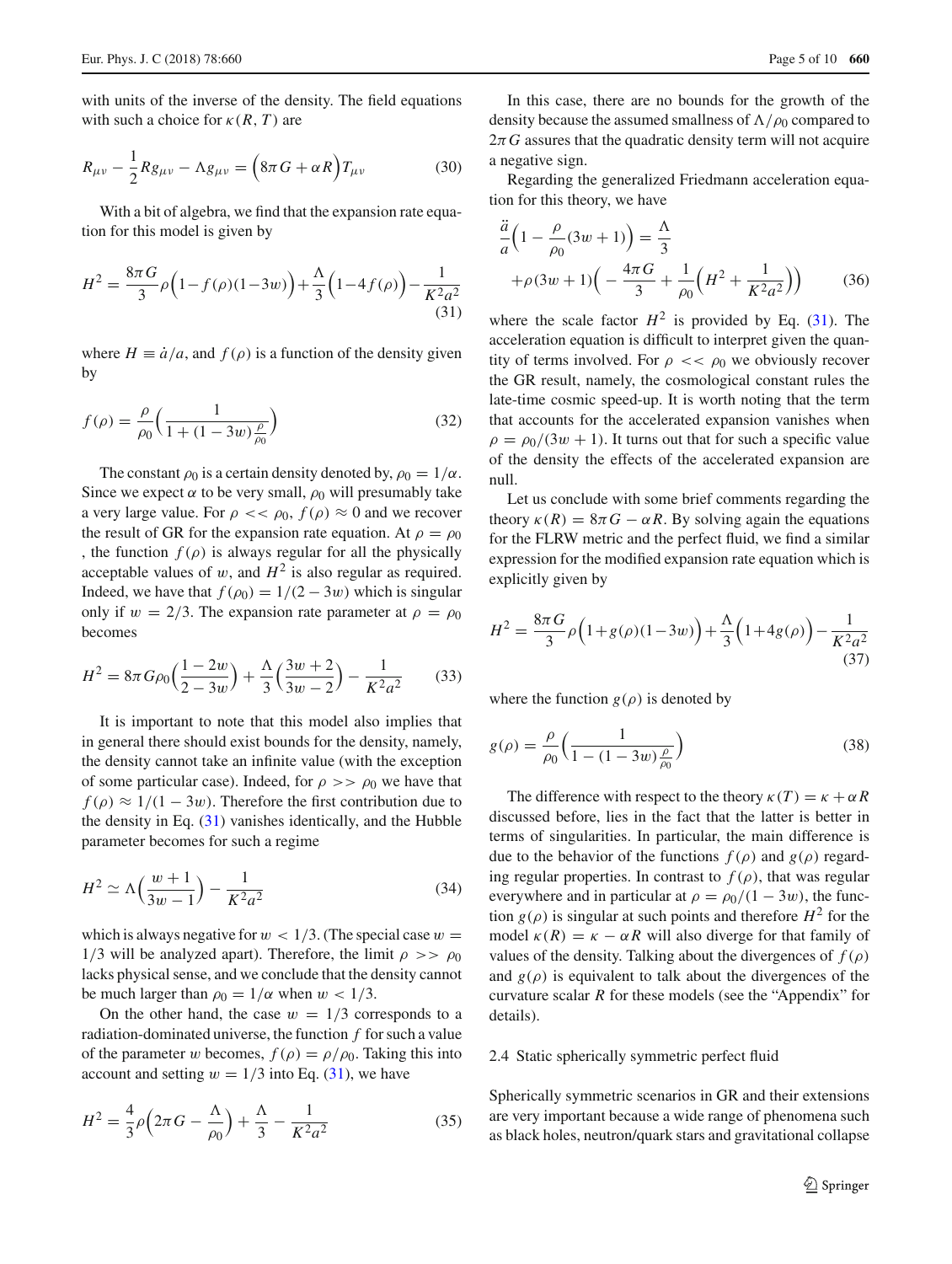can be theoretically described by means of spherical symmetry. The aim of this subsection is to present the main equations for the model  $\kappa(T) = 8\pi G - \lambda T$ , and to show how the a unknown metric components can be expressed in terms of the modified sources. Nonetheless, the explicit solution of the equations is an open problem that we leave for future works. The line element for a static spherically symmetric space-time takes the form

$$
ds^{2} = A^{2}(r)dt^{2} - B^{-1}(r)dr^{2} - r^{2}(d\theta^{2} + \sin^{2}\theta d\varphi^{2})
$$
 (39)

By solving the field equations of the theory [\(8\)](#page-1-1) for  $\Lambda = 0$ , we obtain the system

$$
\frac{1-B}{r^2} - \frac{1}{r}\frac{dB}{dr} = 8\pi G\rho \left(1 - \frac{1}{\rho_m}(\rho - 3p)\right) \tag{40}
$$

$$
\frac{2}{A}\frac{dA}{dr}\frac{B}{r} + \frac{B-1}{r^2} = 8\pi Gp\left(1 - \frac{1}{\rho_m}(\rho - 3p)\right) \tag{41}
$$

where we already denoted the constant  $\rho_m$  as  $\rho_m \equiv 8\pi G/\lambda$ . The non-conservation of the stress-energy tensor implies another first order differential equation given by

$$
p' + \frac{A'}{A}\left(p + \rho\right) = \frac{\rho' - 3p'}{3 + \frac{\rho_m - \rho}{p}}
$$
(42)

where  $p' \equiv dp/dr$ . The presence of a non-null right hand side represents the departure with respect to the GR case. On the other hand, the integration of the first equation gives

$$
B(r) = 1 - \frac{2Gm_{eff}(r)}{r}
$$
\n<sup>(43)</sup>

where

$$
m_{eff}(r) = 4\pi \int_0^r \rho(z) \Big( 1 - \frac{1}{\rho_m} (\rho(z) - 3p(z)) \Big) z^2 dz
$$
 (44)

Represents the "effective mass" content of the distribution within the sphere of radius *r*. The remaining unknown metric component, the function *A*(*r*), can also be expressed as an integral over the matter content and their density and pressure. Indeed, combining the first and second equations, we obtain

$$
8\pi G \left(\rho + p\right) \left(1 - \frac{1}{\rho_m}(\rho - 3p)\right) = \frac{2}{A} \frac{dA}{dr} \frac{B}{r} - \frac{1}{r} \frac{dB}{dr} \tag{45}
$$

This equation can be immediately integrated to give

$$
A(r) = C\sqrt{B(r)}
$$
  
 
$$
\times \exp\left(4\pi G \int \frac{(\rho + p)\left(1 - \frac{1}{\rho_m}(\rho - 3p)\right)}{B} r dr\right)
$$
(46)

With *C* an arbitrary integration constant. Therefore, the unknown metric components have been expressed in terms of the modified sources, as required. It is important to recall that the internal Schwarzschild-type solution should match with the external one at  $r = R$ , being R the radius of the compact object. Since the external Schwarzschild solution satisfies  $A(r) = \sqrt{B(r)}$ , and  $B(r) = 1-2GM/r$ , we see that the obtained internal metric components have the appropriate structure to match with the external solution, and this fixes the value of the constant *C* to be

$$
C^{-1} = \exp\left(4\pi G \int \frac{(\rho + p)\left(1 - \frac{1}{\rho_m}(\rho - 3p)\right)}{B} r dr\right)|_{r=R}
$$
\n(47)

## 2.5 Comparison among  $\kappa(R, T)$  and  $f(R, T)$  theories

It would be interesting to compare the theory  $\kappa(R, T)$  to a gravitational Lagrangian theory, for example, we can compare the special case  $\kappa(R, T) = \kappa(T)$  to a subclass of the variational theories  $f(R, T)$ , which are also nonconservative theories (in the sense that  $\nabla_{\nu}T^{\mu\nu} \neq 0$ ). One of the most natural choices is a model of the type  $f(R, T) =$  $R + f_2(T)$ . For a perfect fluid, this model leads to the field equations[\[15\]](#page-8-8)

$$
R_{\mu\nu} - \frac{1}{2} R g_{\mu\nu} = \left( 8\pi G + f_2'(T) \right) T_{\mu\nu} + T_{\mu\nu}^{eff} \tag{48}
$$

Where  $T_{\mu\nu}^{eff}$  for this particular theory  $f(R, T) = R + f_2(T)$ is given by

$$
T_{\mu\nu}^{eff} = (f_2'(T)p + f_2(T))g_{\mu\nu}
$$
 (49)

Then, the comparison to the field equations

$$
R_{\mu\nu} - \frac{1}{2} R g_{\mu\nu} - \Lambda g_{\mu\nu} = \kappa(T) T_{\mu\nu}
$$
\n(50)

leads to the conclusion that the field equations of both theories only match if we assume in the field equations of the  $\kappa(T)$ theory<sup>1</sup> the possibility of a variable cosmological term  $\Lambda(T)$ that depends on the matter sources, namely

$$
\Lambda(T) \equiv f_2'(T)p + f_2(T) \tag{51}
$$

It has been pointed out that recent cosmological data favor a variable cosmological constant [\[28](#page-9-2)].

<span id="page-5-0"></span><sup>&</sup>lt;sup>1</sup> Note that if we consider the variable cosmological term in the action we will have a different theory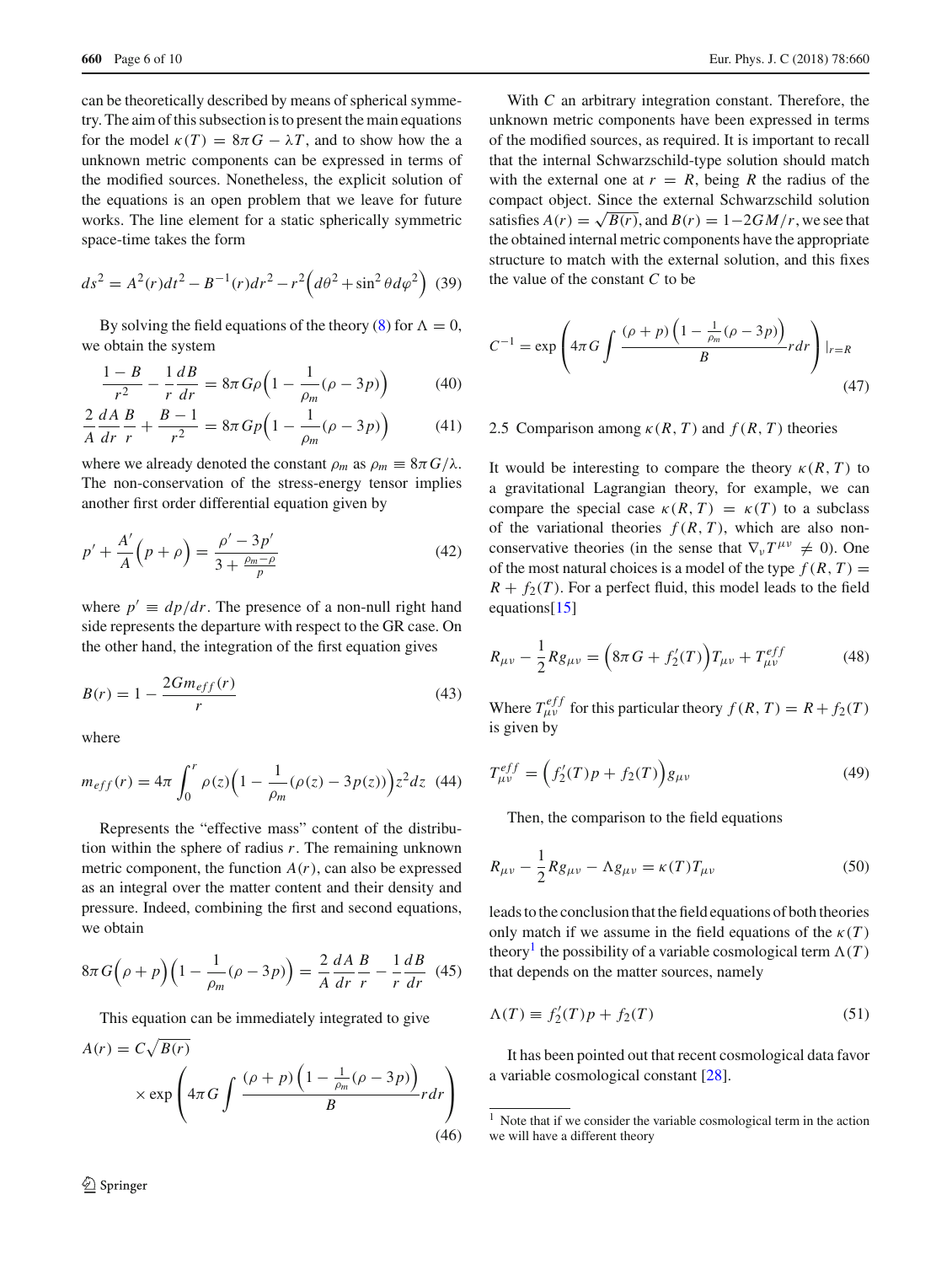#### *2.5.1 Modified geodesic equation of motion*

The fact that the stress-energy tensor is not covariantly conserved has the effect of modifying the equations of motion of particles. In fact, as a direct consequence an extra force will arise in the geodesic equation. To see in detail how this happens, we can write rewrite Eq. [\(3\)](#page-1-2) for the perfect fluid in the form

$$
u^{\mu}u^{\nu}\nabla_{\nu}(p+\rho) + (p+\rho)\left(u^{\mu}\nabla_{\nu}u^{\nu} + u^{\nu}\nabla_{\nu}u^{\mu}\right)
$$

$$
-g^{\mu\nu}\nabla_{\nu}p = -\frac{\nabla_{\nu}\kappa}{\kappa}T^{\mu\nu}
$$
(52)

where  $\nabla_{\nu} g^{\mu\nu} = 0$ . Let us introduce now an auxiliary metric  $h_{\mu\lambda}$  defined by  $h_{\mu\lambda} \equiv g_{\mu\lambda} - u_{\mu} u_{\lambda}$ . Then, multiplying the last equation by  $h_{\mu\lambda}$  we have

<span id="page-6-0"></span>
$$
g_{\mu\lambda}u^{\nu}\nabla_{\nu}u^{\mu} = \frac{\nabla_{\nu}[\kappa(R,T)p]}{(p+\rho)\kappa(R,T)}h_{\lambda}^{\nu}
$$
(53)

where we have used the identities,  $h_{\mu\lambda}T^{\mu\nu} = -h_{\lambda}^{\nu}p$ , and  $h_{\mu\lambda}u^{\mu} = 0$ . Therefore, with the aid of the identity

$$
u^{\nu}\nabla_{\nu}u^{\mu} = \frac{d^2x^{\mu}}{ds^2} + \Gamma^{\mu}_{\nu\lambda}u^{\nu}u^{\lambda}
$$
 (54)

where  $\Gamma^{\mu}_{\nu\lambda}$  is the Levi-Civita connection of  $g^{\mu\nu}$ , the modified geodesic equation of motion [\(53\)](#page-6-0) acquires the form

$$
\frac{d^2x^{\mu}}{ds^2} + \Gamma^{\mu}_{\nu\lambda}u^{\nu}u^{\lambda} = f^{\mu} \tag{55}
$$

where  $f^{\mu}$  denotes a four-vector "force" given by

$$
f^{\mu} = \frac{\nabla_{\nu}[\kappa(R,T)p]}{(p+\rho)\kappa(R,T)} \Big( g^{\mu\nu} - u^{\mu}u^{\nu} \Big)
$$
 (56)

Therefore, for dust ( $p \approx 0$ ), we recover the geodesic equation of GR. Moreover, when  $\kappa(R, T) = const = 8\pi G$ , the standard result of GR for perfect fluids with pressure is recovered as well. Notice that the vector  $f^{\mu}$  is orthogonal to  $u^{\mu}$ , namely,  $f^{\mu}u_{\mu} = 0$ . Equation [\(56\)](#page-6-1) suggests to re-define the pressure and density as,  $\rho_{eff} = \kappa(R, T) \rho$ , and  $p_{eff} = \kappa(R, T)p$ . Doing this, the form of the geodesic equation is identical to the GR case with the new variables  $\rho_{eff}$ and  $p_{eff}$  playing the role of  $p$  and  $\rho$ . On the other hand, it is worth comparing this extra force with other external force that arises in the geodesic equation of motion of the Lagrangian theory  $f(R, T)$ . For this theory, the extra force is given by [\[15](#page-8-8)]:

$$
f_{f(R,T)}^{\mu} = 8\pi G \frac{\nabla_{u} p}{(p+\rho)[8\pi G + f_{T}(R,T)]} \Big(g^{\mu\nu} - u^{\mu} u^{\nu}\Big)
$$
\n(57)

where  $f_T(R, T) = \partial f(R, T)/\partial T$ . In order to see explicitly the differences among the extra force in both theories, we can select the same dependence on the trace *T* to compare predictions. For example, setting  $\kappa(R, T) = \kappa(T) = 8\pi G - \lambda T$ , and  $f(R, T) = f_1(R) - \beta T$ , where  $\lambda$ ,  $\beta$  are constants and  $f_1(R)$  is an arbitrary function of *R*. Then, a first important consequence is that for  $T = 0$  (photons), both theories predict the same extra force, but when  $T \neq 0$  such is the case of massive particles, the two forces are different. Therefore, a detailed investigation on the trajectory of massive particles in a gravitational field could help to find out which among these different theories represent the most viable generalization of Einstein's GR.

## 2.6 Generalized energy conditions

Generalized energy conditions (GEC) in Extended Theories of Gravity have been studied in detail in several works, see for example [\[30](#page-9-3)[–37](#page-9-4)]. To study the role of the energy conditions in the  $\kappa(R, T)$  theory, with the aim to investigate if they are violated or not, it is convenient to recast the field equations in the form:

$$
R_{\mu\nu} - \frac{1}{2} R g_{\mu\nu} = T_{\mu\nu}^{eff} \tag{58}
$$

where the effective energy momentum tensor  $T_{\mu\nu}^{eff}$  is defined by

$$
T_{\mu\nu}^{eff} = \kappa(R, T)T_{\mu\nu} + \Lambda g_{\mu\nu}
$$
\n(59)

<span id="page-6-1"></span>The effective energy momentum tensor  $T_{\mu\nu}^{eff}$ , in turn allows to define the effective pressure  $p_{eff}$  and density  $\rho_{eff}$ necessary to present the conditions required for realizing each type of the energy conditions. In fact,  $p_{eff}$  and  $p_{eff}$  will be very similar to those that arose in the previous subsection. Indeed, by assuming that the content of the universe behaves like a perfect fluid, and for a flat FRLW metric we have

$$
3H^2 = \kappa(R, T)\rho + \Lambda \tag{60}
$$

$$
-2\dot{H} - 3H^2 = \kappa(R, T)p - \Lambda
$$
\n(61)

It is convenient to focus on the case  $\kappa(R, T) = \kappa(T)$  in order to simplify the analysis. This choice for  $\kappa(R, T)$  allows one to define the effective pressure and density as  $\rho_{eff}$  =  $\kappa(T)\rho + \Lambda$ ,  $p_{eff} = \kappa(T)p - \Lambda$ . By using these expressions for *ρ*<sub>eff</sub> and *p*<sub>eff</sub>, we get the null energy condition (NEC), the weak energy condition (WEC), the strong energy condition (SNC) and the dominant energy condition (DEC) [\[30](#page-9-3)] as:

$$
NEC: \rho_{eff} + p_{eff} \ge 0 \tag{62}
$$

WEC:  $\rho_{eff} \ge 0$ ,  $\rho_{eff} + p_{eff} \ge 0$ , (63)

$$
SEC: \rho_{eff} + 3p_{eff} \ge 0 , \quad \rho_{eff} + p_{eff} \ge 0 , \tag{64}
$$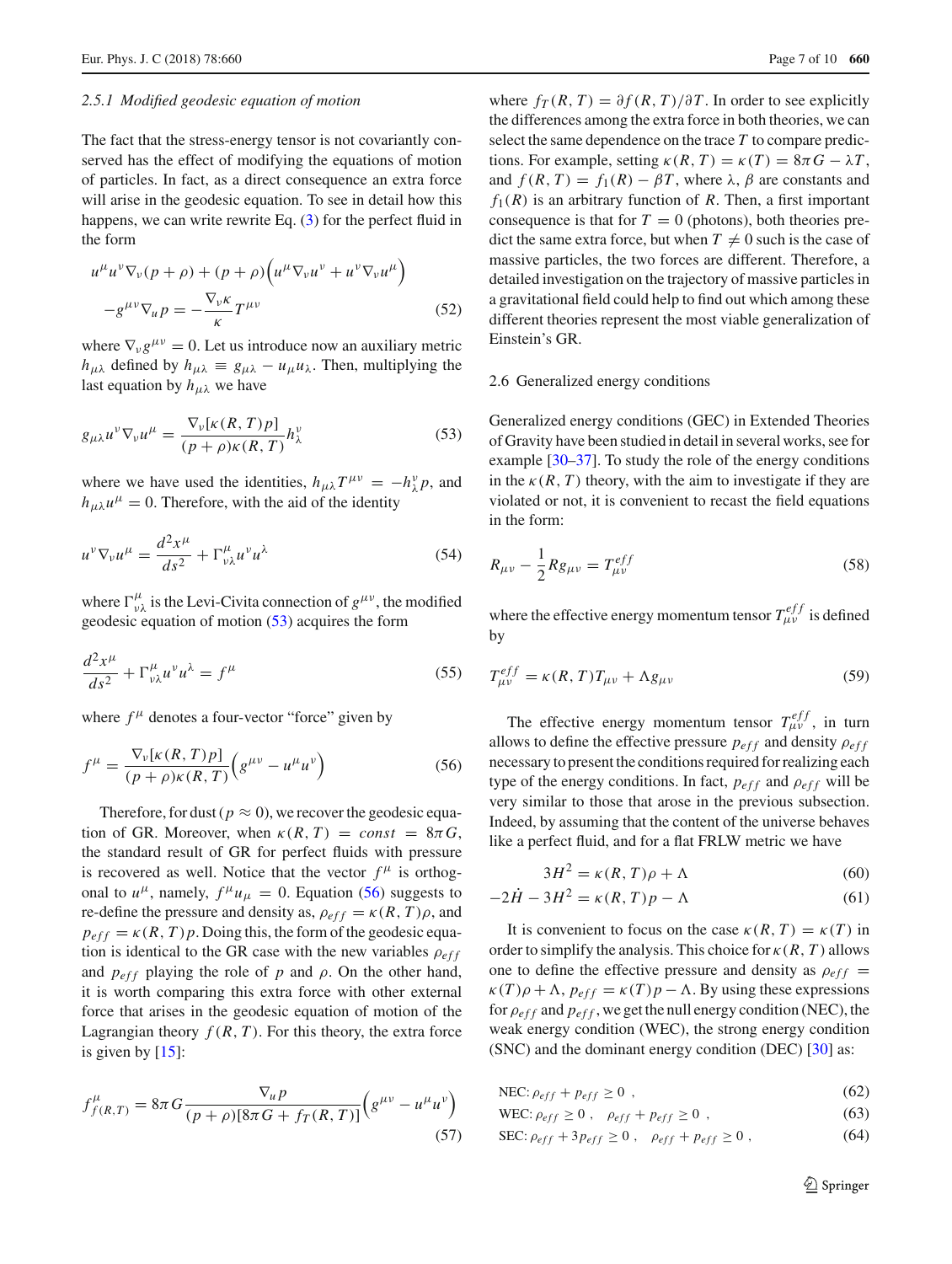$$
\text{DEC: } \rho_{eff} - p_{eff} \ge 0 \; , \quad \rho_{eff} + p_{eff} \ge 0 \; , \quad \rho_{eff} \ge 0 \; . \tag{65}
$$

Then, for a general  $\kappa(T)$  model, the GEC will acquire the explicit expressions:

$$
NEC: \kappa(T)(\rho + p) \ge 0 \tag{66}
$$

$$
\text{WEC}: \kappa(T)\rho + \Lambda \ge 0 \;, \quad \rho_{eff} + p_{eff} \ge 0 \;, \tag{67}
$$

SEC:  $\kappa(T)(\rho + 3p) - 2\Lambda \ge 0$ ,  $\rho_{eff} + p_{eff} \ge 0$ , (68)  $DEC: \kappa(T)(\rho - p)$  -

$$
+2\Lambda \geq 0 \; , \quad \rho_{eff} + p_{eff} \geq 0 \; , \quad \rho_{eff} \geq 0 \; . \tag{69}
$$

It is not difficult to prove that for the perfect fluid and the model studied in this work, namely  $\kappa(T) = 8\pi G - \lambda T$ , the GEC are satisfied, since the density is bounded. Indeed, the NEC will be

$$
\text{NEC: } \left(8\pi G - \lambda(1 - 3w)\rho\right)\rho(1 + w) \ge 0 \tag{70}
$$

where we have neglected the contribution of the cosmological constant. For  $w > -1$ , the NEC is automatically fulfilled if  $\rho \leq \rho_{\text{max}}$ , where  $\rho_{\text{max}} = 8\pi G/\lambda(1-3w)$  in agreement with Eq. [\(18\)](#page-2-3). Regarding the WEK, it is also satisfied identically if  $\rho \leq \rho_{\text{max}}$ . As for the SEC, we have

$$
SEC: (8πG – λ(1 – 3w)ρ)ρ(1 + 3w) ≥ 0,(8πG – λ(1 – 3w)ρ)ρ(1 + w) ≥ 0
$$
\n(71)

For  $w > -1/3$ ,  $\rho \le \rho_{\text{max}}$  the SEC is realized as well. Finally, the DEC acquires the form

$$
\text{DEC: } \left(8\pi G - \lambda (1 - 3w)\rho\right)\rho(1 - w) \ge 0 ,
$$
\n
$$
\rho_{eff} + p_{eff} \ge 0 , \quad \rho_{eff} \ge 0 . \tag{72}
$$

For  $w < 1$  the DEC is also satisfied for  $\rho \le \rho_{\text{max}}$ . Therefore, the presence of a bound for the density guarantees that all the energy conditions are satisfied in a consistent way for the model  $\kappa(T) = 8\pi G - \lambda T$ .

#### **3 Summary and conclusions**

The important degree of arbitrariness inherent in the choice of the gravity Lagrangian has lead to a large amount of different modified gravity proposals, many of which are so similar that it is difficult to distinguish one from the other. The Lagrangian formalism has undoubted advantages at the level of symmetries implementation and conservation-laws derivation, but possible theoretical alternatives to standard Lagrangian theories also deserve consideration. In this sense, the importance of non-Lagrangian theories in other branches of theoretical physics such as quantum field theory is being acknowledged in the last years. Among their advantages, it seems increasingly clear that these theories offer new opportunities in the search of new types of invariants.

In this work, and in absence of a foundational principle, we have explored an example of a non-Lagrangian modified gravity theory inspired by Maxwell's approach to Electrodynamics, adding new possible source terms directly in the field equations, namely, we have investigated a gravitational analogue of the Maxwellian "displacement current" contribution. It should be noted that our approach does not mean that a variational formulation of the theory could not exist, but in this work we did not focus on that problem. In particular, we have analyzed some special cases that belong to the classification:  $\kappa(R, T) = k + f(T)$  and  $\kappa(R, T) = k + f(R)$ , which corresponds to matter–matter and matter–curvature couplings respectively. We carried out a preliminary study of some cosmological aspects of these models in a FLRW universe filled by a perfect fluid, and it was shown that the density in bounded from above in some of them. Furthermore, the formal similarities and differences among the theory  $\kappa(R, T)$  and the Lagrangian theory  $f(R, T)$  were also investigated. The field equations can match in some particular cases that imply a variable cosmological term that depends on the energy-matter content. However, both theories are essentially different at the level of the equations of motion for massive particles. Moreover, the generalized energy conditions were also investigated for the theory  $\kappa(T) = 8\pi G - \lambda T$ and we have shown that the existence of a maximum density  $\rho_{\text{max}}$  guarantees that all the energy conditions are satisfied in a consistent way. In summary, we have presented in this work an example of a Non-Lagrangian modified gravity theory, which is a relatively unexplored research avenue in the field of modified gravity.

**Acknowledgements** It is a pleasure to thank Prof. S. Odintsov for pointing me out Ref. [\[12](#page-8-5)] and Prof. H. Shabani for bringing to my attention Refs. [\[20](#page-8-16)[–22](#page-8-10)]. I thank Prof. G. J. Olmo and Prof. F. Rahaman for stimulating discussions and encouragement. I also thank the anonymous referees for comments that helped me to improve the quality of the manuscript.

**Open Access** This article is distributed under the terms of the Creative Commons Attribution 4.0 International License [\(http://creativecomm](http://creativecommons.org/licenses/by/4.0/) [ons.org/licenses/by/4.0/\)](http://creativecommons.org/licenses/by/4.0/), which permits unrestricted use, distribution, and reproduction in any medium, provided you give appropriate credit to the original author(s) and the source, provide a link to the Creative Commons license, and indicate if changes were made. Funded by SCOAP<sup>3</sup>.

## **4 Appendix: Divergences and zeros of the curvature scalar**

By contracting the field equations [\(1\)](#page-1-0) with  $g^{\mu\nu}$  it is easy to obtain a generic relation among the traces given by

$$
-R - 4\Lambda = \kappa(R, T)T\tag{73}
$$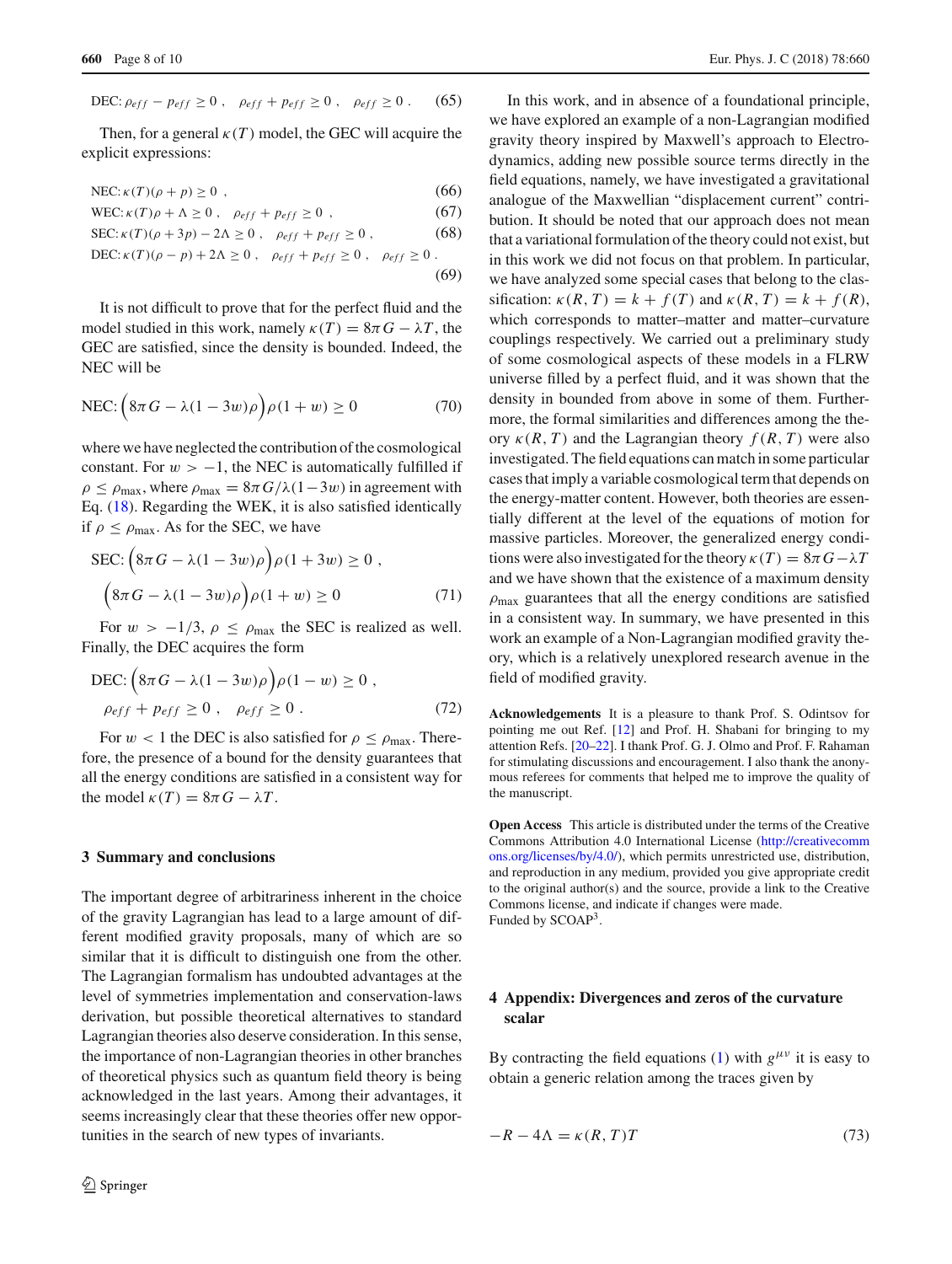Then, the exact relation among *R* and *T* requires that we fix a particular  $\kappa(R, T)$  model. Choosing a model of the type  $\kappa(T) = 8\pi G - \lambda T$ , we find that there exists an algebraic quadratic equation among *R* and *T* given by

$$
R = \lambda T^2 - 8\pi G T - 4\Lambda \tag{74}
$$

In the limit  $\Lambda \rightarrow 0$  we obtain

$$
R \simeq \lambda T \left( T - \frac{8\pi G}{\lambda} \right) \tag{75}
$$

Therefore *R* vanishes for  $T = 0$  (the vacuum solution as in GR), and for  $T = 8\pi G/\lambda$ . In general, R vanishes for specific values of the pressure and the density that are solutions of the quadratic equation,  $\lambda T^2 - 8\pi G T - 4\Lambda = 0$ . Given that  $\rho_m \equiv 8\pi G/\lambda$ ,  $T = \rho - 3p$  for the perfect fluid, and using a barotropic equation of state of the type  $p = w\rho$ , we obtain such specific values of the density where  $R = 0$ 

$$
\rho = \frac{1}{2(1-3w)} \left( \rho_m \pm \sqrt{\rho_m^2 + \frac{16\Lambda}{\lambda}} \right)
$$

$$
= \frac{1}{2(1-3w)} \rho_m \left( 1 \pm \sqrt{1 + \frac{16\Lambda}{\lambda \rho_m^2}} \right) \tag{76}
$$

For  $w \neq 1/3$ . If  $\rho_m >> 4\sqrt{\Lambda/\lambda}$ , we can approximate the solutions as

$$
\rho_1 \simeq \frac{1}{1 - 3w} \left( \rho_m + \frac{4\Lambda}{\lambda \rho_m} \right) \tag{77}
$$

$$
\rho_2 \simeq -\frac{4\Lambda}{(1-3w)\lambda \rho_m} \tag{78}
$$

Therefore, we see that the values of the density that vanish *R* are purely mathematical an not physical solutions. Recall that  $\rho$  is bounded and verifies,  $\rho \leq \rho_{\text{max}}$ , namely,  $\rho \le \rho_m/(1-3w)$  according to Eq. [\(17\)](#page-2-4). In the limit  $\Lambda/\lambda \rightarrow 0$ , we obtain that  $\rho_2 = 0$  (as in GR), and  $\rho_1 = \rho_m/(1-3w) = \rho_{\text{max}}$ , which is the extra solution with respect to the GR case. On the other hand, for the pair of models  $\kappa(R) = k \pm \alpha R$ , the exact relation among the traces is

$$
R = \frac{-4\Lambda - 8\pi GT}{1 \pm \alpha T}
$$
 (79)

This relation becomes, with the assumed approximations,

$$
R = \frac{-4\Lambda - 8\pi G\rho (1 - 3w)}{1 \pm (1 - 3w)\frac{\rho}{\rho_0}}
$$
(80)

where,  $\rho_0 = 1/\alpha$ . Then, *R* has a zero at a density given by  $ρ = Δ/2πG(3w – 1)$  which is negative for  $w < 1/3$ . Regarding the divergences, the curvature scalar is regular everywhere for the theory  $\kappa(R) = k + \alpha R$  (with the exception of the special case  $w = 2/3$ , which contains a pole at  $\rho =$  $ρ_0$ ). On the contrary, the model  $κ(R) = k - αR$  yields to divergences for the family of values of the density given by  $\rho = \rho_0/(1-3w)$ .

## **References**

- <span id="page-8-0"></span>1. Sauer, T. Albert Einstein's 1916 review article on general relativity. [arXiv:physics/0405066](http://arxiv.org/abs/physics/0405066) [physics.hist-ph]
- 2. J. Renn, M. Schemmel, *The Genesis of General Relativity* (Springer, Berlin, 2007)
- <span id="page-8-1"></span>3. A. Einstein, *Die Feldgleichungen der Gravitation* (Sitzungsberichte der Preussischen Akademie der Wissenschaften zu, Berlin, 1915), pp. 844–847
- <span id="page-8-2"></span>4. D. Hilbert, Die Grundlagen der Physik. Konigl. Gesell. d. Wiss. Gttingen, Nachr. Math.-Phys. Kl. **1915**, 395–407 (1915)
- <span id="page-8-3"></span>5. J.C. Maxwell, On physical lines of force. Philos. Mag. **90**, 11–23 (1861)
- <span id="page-8-4"></span>6. H.A. Buchdahl, Non-linear Lagrangians and cosmological theory. Mon. Notices R. Astron. Soc. **150**, 1–8 (1970)
- 7. A. De Felice, S. Tsujikawa, f(R) theories. Living Rev. Relat. **13**, 3 (2010). [arXiv:1002.4928](http://arxiv.org/abs/1002.4928) **(Appl. Maths. Compt. 112(1), 63–73 (2000))**
- 8. S. Capozziello, M. De Laurentis, Extended theories of gravity. Phys. Rept. **509**, 167 (2011). [arXiv:1108.6266](http://arxiv.org/abs/1108.6266)
- 9. G.J. Olmo, Palatini approach to modified gravity. f(R) theories and beyond. Int. J. Mod. Phys. D **20**, 413–462 (2011)
- 10. F.S.N. Lobo, The Dark side of gravity: modified theories of gravity. [arXiv:0807.1640](http://arxiv.org/abs/0807.1640) [gr-qc]
- 11. P. Sotiriou, V. Faraoini, f(R) Theories of gravity. [arXiv:0805.1726](http://arxiv.org/abs/0805.1726)
- <span id="page-8-5"></span>12. S. Odintsov, S. Nojiri, Unified cosmic history in modified gravity: from F(R) theory to Lorentz non-invariant models. Phys. Rept. **505**, 59–144 (2011). [arXiv:1011.0544](http://arxiv.org/abs/1011.0544)
- <span id="page-8-6"></span>13. P. Rastall, Generalization of the Einstein theory. Phys. Rev. D **6**, 3357–3359 (1972)
- <span id="page-8-7"></span>14. J.C. Fabris, O.F. Piatella, D.C. Rodrigues, C.E.M. Batista, M.H. Daouda, Rastall cosmology. Int. J. Mod. Phys. Conf. Ser. **18**, 67– 76 (2012)
- <span id="page-8-8"></span>15. T. Harko, F.S.N. Lobo, S. Nojiri, S.D. Odintsov, f(R,T) gravity. [arXiv:1104.2669](http://arxiv.org/abs/1104.2669)
- <span id="page-8-14"></span>16. C. Gao, F. Wu, X. Chen, Y.-G. Shen, Phys. Rev. D **79**, 043511 (2009)
- 17. S. Nojiri, S.D. Odintsov, Eur. Phys. J. C **77**, 528 (2017). [https://](https://doi.org/10.1140/epjc/s10052-017-5097-x) [doi.org/10.1140/epjc/s10052-017-5097-x](https://doi.org/10.1140/epjc/s10052-017-5097-x)
- <span id="page-8-15"></span>18. E.N. Saridakis, Ricci–Gauss–Bonnet holographic dark energy. Phys. Rev. D **97**, 064035 (2018)
- <span id="page-8-9"></span>19. M. Sharif, M. Zubair, Thermodynamics in f(R,T) theory of gravity. [arXiv:1204.0848](http://arxiv.org/abs/1204.0848)
- <span id="page-8-16"></span>20. H. Shabani, M. Farhoudi, *f* (*R*, *T* ) Cosmological models in phase space. Phys. Rev. D **88**, 044048 (2013)
- 21. H. Shabani, M. Farhoudi, Cosmological and solar system consequences of  $f(R, T)$  gravity models. Phys. Rev. D 90, 044031 (2014)
- <span id="page-8-10"></span>22. H. Shabani, A. Hadi Ziae, Late-time cosmological evolution of a general class of  $f(R, T)$  gravity with minimal curvature-matter coupling. Eur. Phys. J. C **77**, 507 (2017). [arXiv:1703.06522](http://arxiv.org/abs/1703.06522)
- <span id="page-8-11"></span>23. S.J. Gukov, High Energ. Phys. **2017**, 178 (2017). [https://doi.org/](https://doi.org/10.1007/JHEP11(2017)178) [10.1007/JHEP11\(2017\)178](https://doi.org/10.1007/JHEP11(2017)178)
- <span id="page-8-12"></span>24. A. Gadde, S.S. Razamat, B. Willett, Lagrangian for a Nonlagrangian field theory with  $N = 2$  supersymmetry. Phys. Rev. Lett. **115**, 171604 (2015)
- <span id="page-8-13"></span>25. C.H. Brans, R.H. Dicke, Mach's principle and a relativistic theory of gravitation. Phys. Rev. **124**(3), 925–935 (1961)